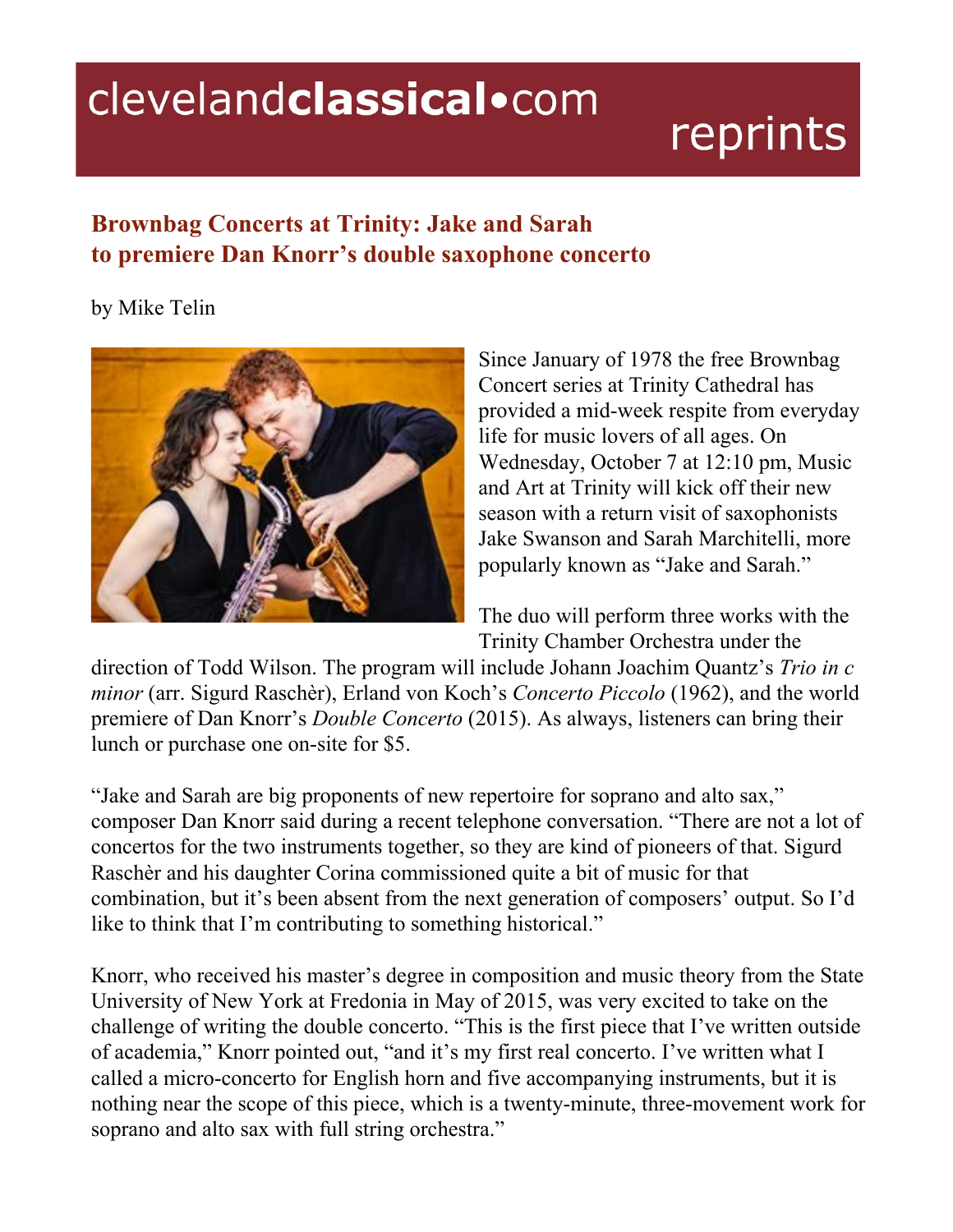Writing the concerto in the traditional three-movement format came at the request of Jake Swanson, although Knorr said that he has modernized the format a little. "The first movement begins with singing solo lines, then moves into a rhythmic, faster-paced section with a double fugue — I wanted to write a double fugue for the double concerto. The movement ends following a cadenza."

Knorr described the second movement as slow and somber with long, lush, melodic passages for the strings. "The piece is dedicated to the late John Geers, a Clevelander who was a big advocate for the saxophone. I only met him a few times but he was always so supportive and such a kind gentleman, so Jake, Sarah, and I wanted to do something special in his memory. The third movement is bombastic and full of energy. It revisits themes from the first movement which lead to another cadenza that ends the piece."

With no teachers looking over his shoulder, how does this work differ from those that he wrote as a student? "In general this piece is a lot lighter than what I've written in the past. Harmonically it's a bit more tonal, although my penchant for strange dissonances is certainly present. I also think it's a little less frantic. I really was trying to move forward in my compositional style. And since I didn't have the pressure of having to bring it to teachers, I was able to just comfortably work on the piece."

Although Knorr enjoyed the freedom of being on his own, he did miss having the benefit of another set of watchful eyes looking at his music. "All of the decisions that I made fell on me alone. I really asked myself if I did or did not like something. I'm always wondering if there is something I could do better, so I just had to bite the bullet and put something on the paper. The hardest part is deciding whether something is going to stay in the piece or if I should rework it into something else. And not having written even a single-instrument concerto before, with this piece I had to give the soloists enough important material to make the parts substantial for both players."

While writing the concerto forced Knorr to step out of his comfort zone and go it alone, he did have plenty of conversations with Swanson and Marchitelli about the work. "I sent Jake and Sarah excerpts all the time, and they would make comments about what worked and what needed to be revised. They're such nice people and are so excited about what they do, so we had a lot of fun working on the concerto together. I can't wait to hear it for the first time with a live orchestra on Wednesday."

When Jake Swanson and Sarah Marchitelli are not seeking out composers and commissioning new works, they are actively promoting the use of vintage saxophones. In an October 2014 interview with this publication, Swanson said, "Sarah and I both use